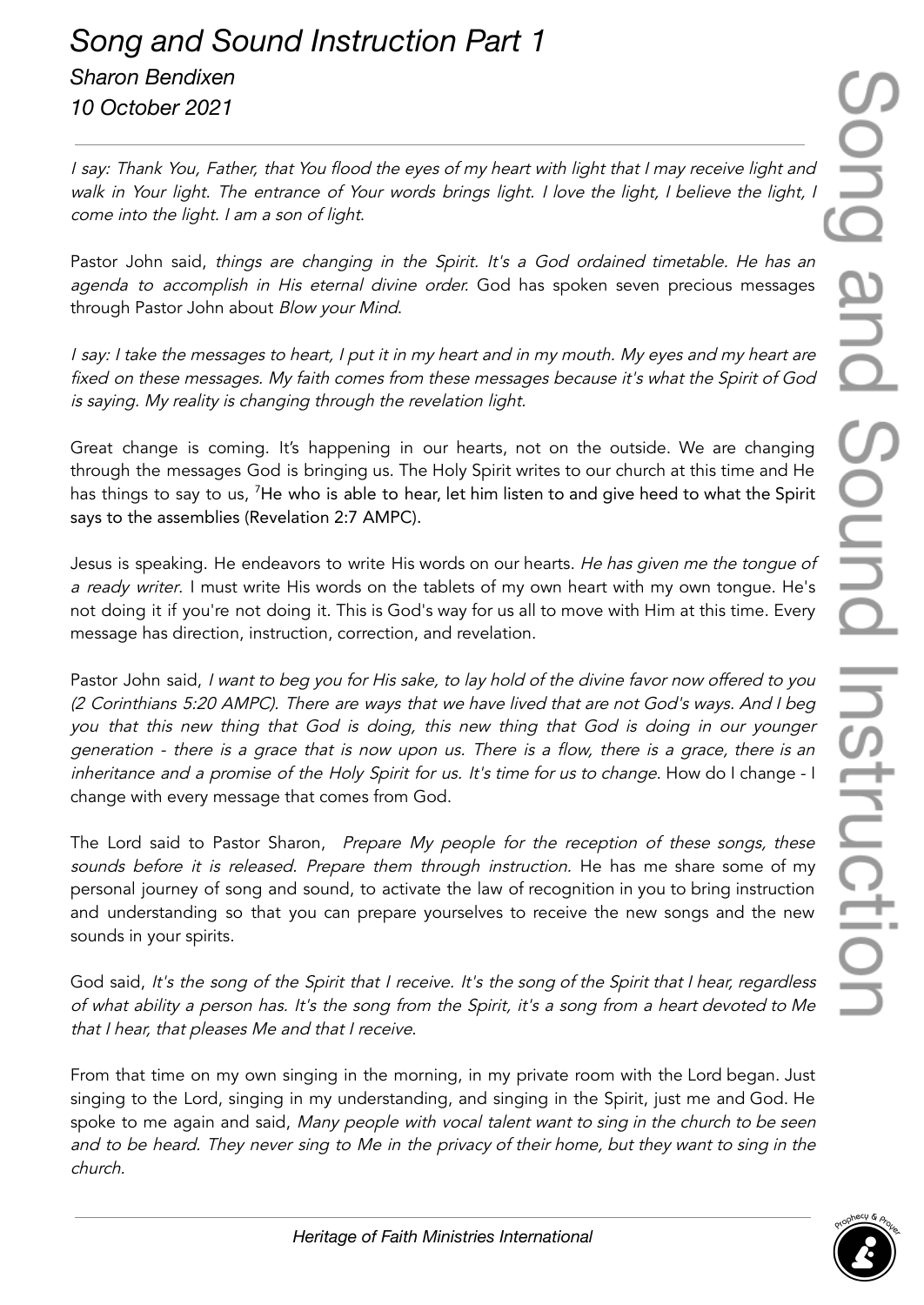I started to receive teachings from Kenneth E. Hagin; <sup>19</sup>Speaking to yourselves in psalms and hymns and spiritual songs, and singing and making melody in your heart to the Lord (Ephesians 5:19 NKJV). I was flowing with that in my own personal time with God. Every day I would open the Psalms and speak and sing them to the Lord.

God said to Pastor Sharon in 2017, I'm holding you responsible for the spirituality of My music ministry. Pastor John announced that Pastor Sharon is operating as chief psalmist of this ministry. There isn't a lot of instruction in the New Testament about the music ministry of Jesus because Paul was following the pattern of the tabernacle of David from the Old Testament. In Acts 15, God says, I will establish the Tabernacle of David in my church. And part of that is the order of God in music ministry

Pastor John said of Pastor Sharon, a psalmist operates by looking for a sound. They flow in a prophetic sense, they sing in their worship. They often sing out the ways and the will of God. So why is this so important? This is a part of our preparation for where God wants our whole church to go. When our gift functions where it should, it impacts everybody. There is an accuracy of the flow of the Holy Spirit that Pastor Sharon brings in worship that comes from her own intimacy of her own time with God, and it is much more valuable than anything else that anyone else can bring. She brings that into the whole worship team.

Pastor John is not the same person - he is undergoing dramatic change by the Holy Ghost in his innermost man. It is spiritually discerned. <sup>9</sup>What eye has not seen and ear has not heard and has not entered into the heart of man, [all that] God has prepared (made and keeps ready) for those who love Him, <sup>10</sup>Yet to us God has unveiled *and* revealed them by ... His Holy Spirit (1 Corinthians 2:9-10 AMPC). If you are going to remain natural and not be spiritual and not hunger and be moved and be strong and be served with these messages, then there will be no change in you. We can only change by the Words of God.

The word from a psalmist to Pastor Sharon: You bring a weightiness and a dimension of the Spirit that <sup>I</sup> have never ever felt. You sing, you don't take away, you interpret the mood of the Spirit so accurately. You're not afraid to be free. Many have not cultivated the Word and their prayer life at all, and they have <sup>a</sup> pretty little voice, but it doesn't carry God at all. Because you have paid the price and put the Word and prayer first place, you will be able to interpret, and bring from heaven to the people the sound of heaven. You sing from your spirit, and it is <sup>a</sup> different sound. You have an excellent ear. There is <sup>a</sup> boost and an anointing that you contribute.

Then the Lord said to Pastor Sharon, this music ministry that He has delegated spiritual leadership to me, is a military division in His army. My call is to mobilise the army of God. He has called me like Deborah with Pastor John because it is part of obtaining the victories that we are going to get now ( Judges 5:1-31). Wake up, wake up, Deborah! Wake up, wake up, sing a song! (Judges 5:12 MSG)

Our spiritual mandate is to be spiritual, not to be a natural, non-spiritual one that cannot accept it into his heart. You can't give mental assent to this. It's got to be something in your heart that when you hear me speak, you engage fully with the Holy Spirit in your heart, saying, "Holy Spirit,

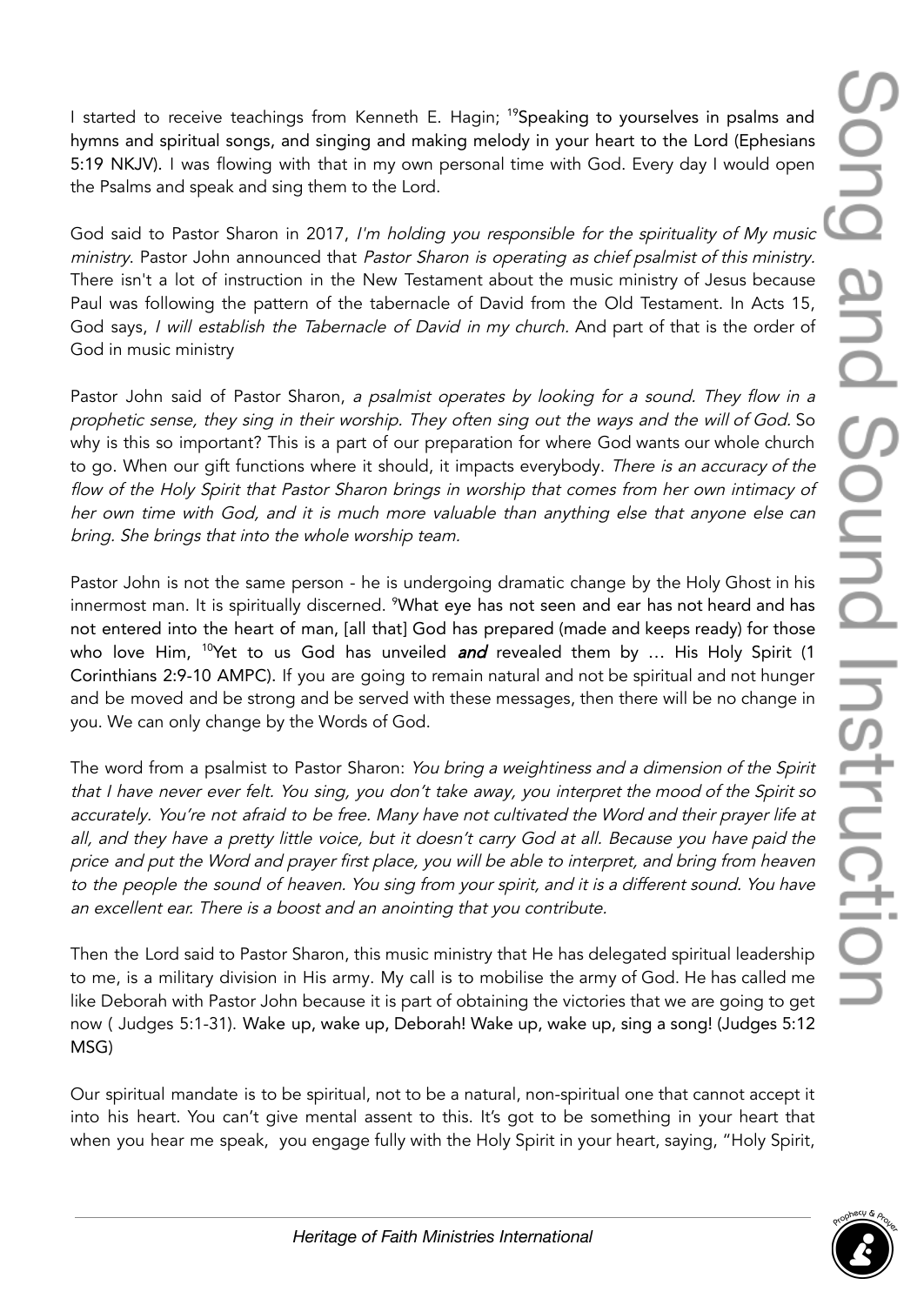what are You saying here? I want to get this. Thank You, Holy Spirit." That's how you have to listen.

Pastor John said in 2015: With many of the songs in the church today, you have an interactive soul experience - I feel good, my mind and my emotions feel good. He wants them to pierce and penetrate your heart to change you. He wants them to impact you so that you become a mighty warrior with Jesus in His time, because it's the church at war. We wrestle not against flesh and blood, but against principalities and powers and rulers of darkness and spiritual wickedness in the heavenly places. And this is one of our mighty weapons. The weapon of high praise, sound, song. We win victories and we win battles with sounds from heaven.

Recently God said something fresh and new, Now when you engage with those people, don't soul them. How do you 'soul' people? When you're emotional and you say what you want to say and you are having all of these kind of conversations in your home. God reminds me every now and again of Brother Jerry's prophecy, This is your year to be totally free. Now you stop souling them, you'll be free. I will bring my spirit life to them because I'm going to help them when they soul me.

He began to take ownership of His music ministry in a way that surprised me - and show me how He wanted it to be. Prophecy began to come to me, By divine assign I put a sound in this one by My design. No explanation you need, only My Spirit you heed.

Then a Holy Spirit inspired declaration came through Pastor John, The penetrating piercing power, in my new era of song and sound, songs and sounds of heaven. <sup>I</sup> command the music and the songs and the sounds that are coming out of this church to go, to go, to go. It will draw people to Jesus that have not yet met Jesus. They will draw, they will come to the sound that they will hear in the atmosphere. It will be a sound they will hear in their hearts, a sound they will hear in their ears. <sup>A</sup> response to this music that will cause them to fall down and repent and to <sup>g</sup>ive their lives to Jesus. That's born again ones and unsaved ones. They will turn from their old ways and come into the new ways of Jesus. This music and the sound and the songs of this music will begin to permeate people of Heritage of Faith. Changes will happen, people will <sup>g</sup>ive up their old ways and come into the new. Depression will leave, oppression will leave. <sup>I</sup> declare that songs of light will go and penetrate the darkness of the human mind. The darkness of the soul turned against God. The darkness of depression and oppression, the darkness of all manner of sickness and disease of poverty, religious spirits, it will go forth.

Prepare your heart to receive the songs and the sounds by saying to the Lord, Thank You, Lord, these sounds are coming now. <sup>I</sup> want them to pierce and penetrate me. That's for me. <sup>I</sup> believe what Pastor John decreed. Change me and bring me to Jesus in <sup>a</sup> way I've never been brought to Him before. The Lord said to me, Bring instruction to them to prepare them to receive in their spirit the release of the new songs and sounds. So they can impact and influence and imprint us all together.

These songs of Psalms come now because the Lord spoke and gave instruction to Pastor Sharon. These songs of Psalms come simply out of obedience to Him,